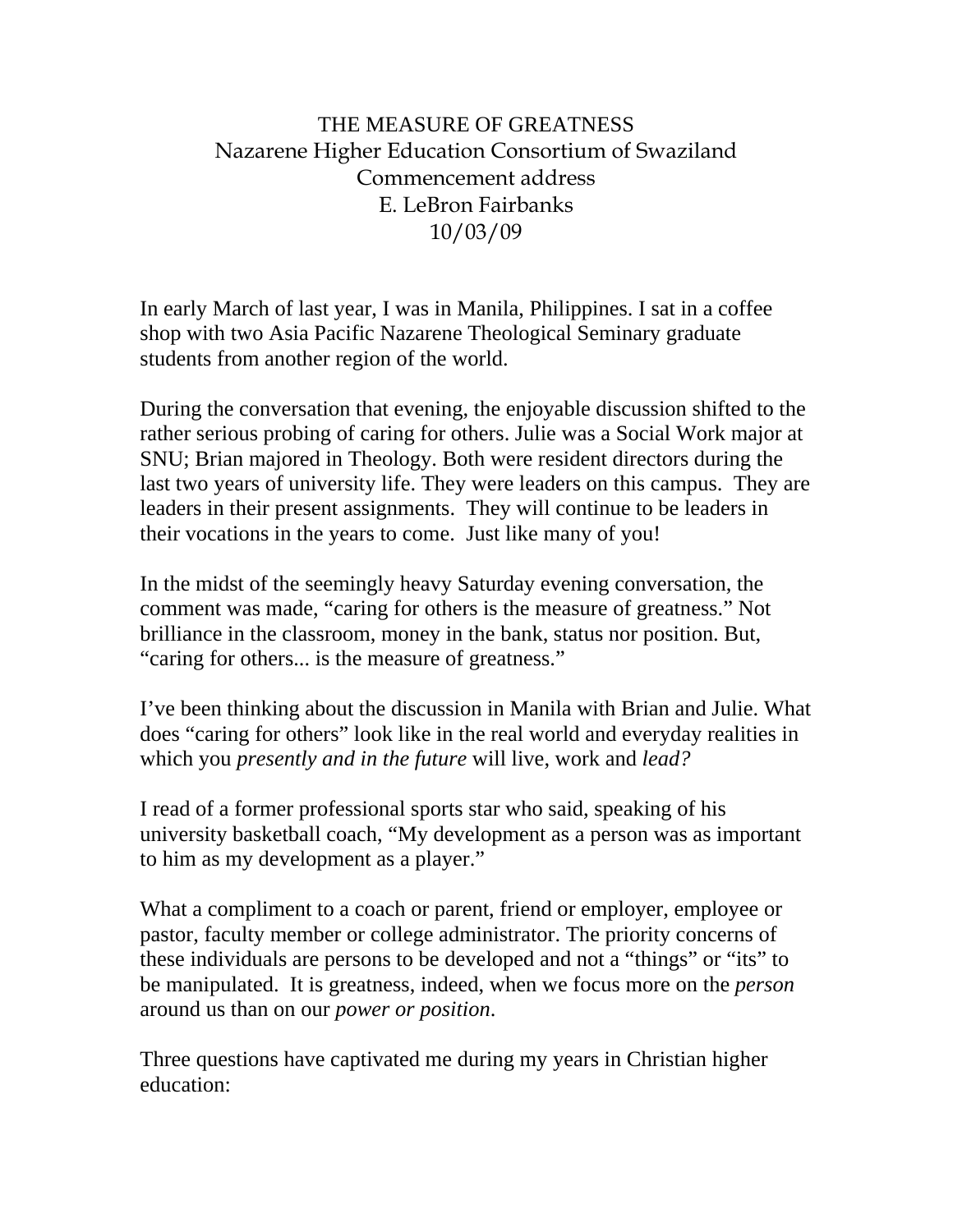Question #1. How can we live together as Christians so that our relationships are *redemptive* and a witness to unbelievers of the reconciling work of God in Christ?

 Question #2. If, "in Christ, all things are made new," then how does our relationship with Christ *transform* the way we lead?

 Question #3. In conflict situations, especially when *seemingly irreconcilable expectations* are placed on the leader, how can we lead in those situations, really lead, with "the mind of Christ"?

These are leadership questions. Our responses to them will, I believe, determine **our** measure of greatness. Good and godly people will differ and often collide with us over vision and values. In these moments, *great* leaders choose to "care deeply."

## **CARING LEADERS:**

#### #**1. Speak Gracefully. They watch the words they use. Words spoken can bless or "destroy" people.**

According to Eph. 4:25, God uses the words spoken to others within the Body of Christ to extend His grace through us to them. What a powerful and probing thought! Paul encourages members of the Body to use their speech for the help and benefit of others.

For Paul, dialog is a sacrament. We are to converse with each other in such a way that our words become a channel of the very grace of God. Our conversation is to "minister grace" to the hearer. There is no empty room for empty chatter or degrading remarks. In Colossians 4:6 he admonishes, "Let your conversation be always full of grace." Our words are to be seasoned with salt.

I biblical anthropology, the mouth is representative of the whole heart. It reveals the whole person. Jesus said, "Out of the overflow of the heart, the mouth speaks" (Matthew 12:34). St. Paul emphasized that our speech reveals the quality of our relationship with Christ.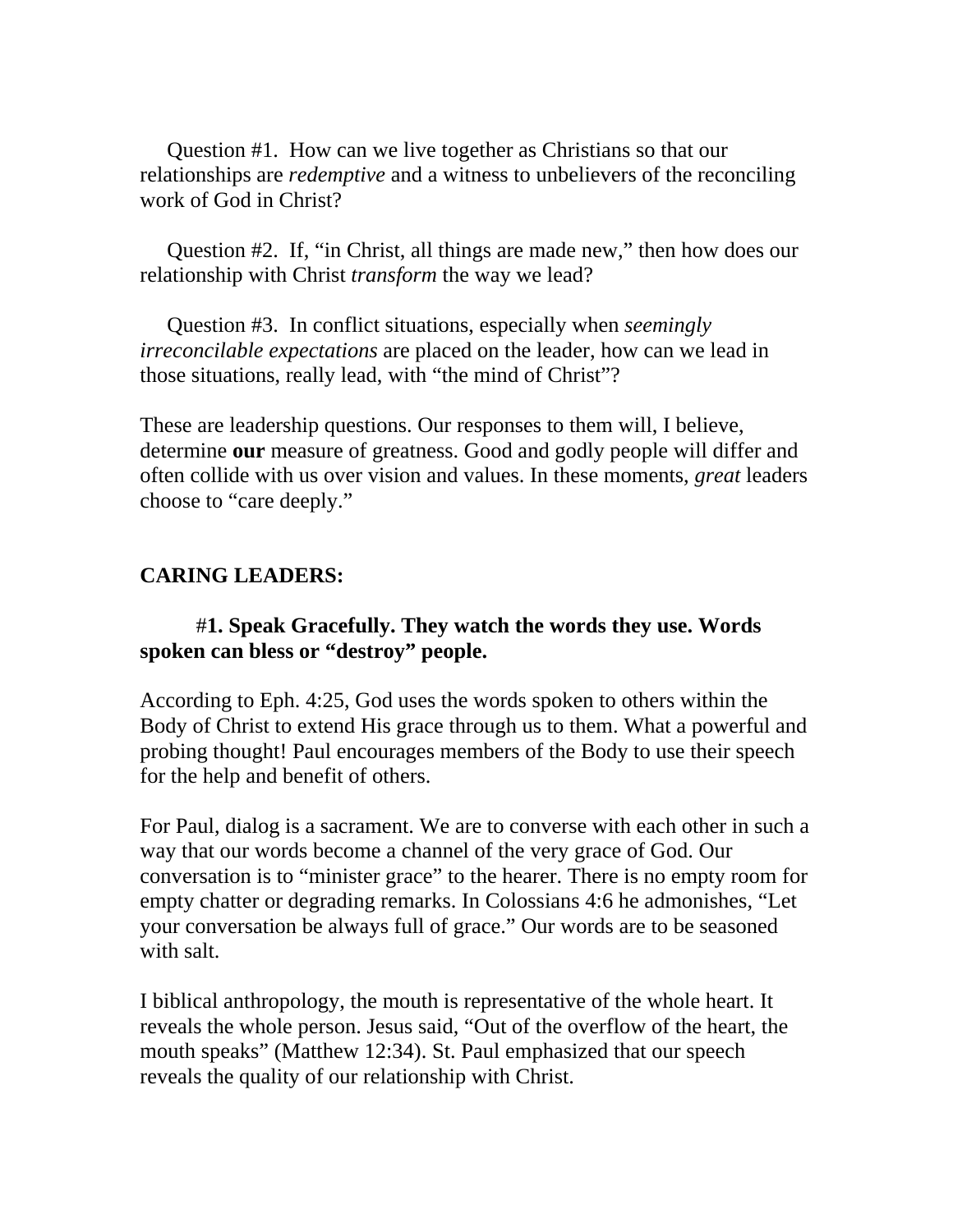Paul is not talking about a technique, but a fundamental attitude toward the other person. Desire deeply to "bless" people with your words.

Caring Leaders speak gracefully. They also:

# **#2. Live Gratefully. In the good days and the not so good days, they don't whine or cry. They** *chose* **to be grateful.**

Christians can feel good about themselves—gifts, talents, and abilities—until we compare ourselves with the gifts, talents, and abilities of *other* people. Comparison can eat us alive. It feeds the sense of inferiority many of us have experienced.

What is the antidote to comparison? Three profound biblical qualities: Gratitude! Thankfulness! Appreciation!

In every situation, choose to be grateful (1 Thess. 5:18).

Caring Leaders speak *gracefully* and live *gratefully*. They also:

## **#3. Listen Intently. They seek first to understand. Understanding, not agreement, is the key to conflict management.**

Believe that good and godly people *can* have honest and intense differences. Yes. Good and godly people sometimes *collide* over vision and values. You may have testimonies to this reality!

This is why servant leaders must possess a *theological* vision. We want to see people through God's eyes. Theological vision precedes *organizational*  vision (what we want for the church, college, regional assignment, or workplace). God can give us "eyes" to really see the people with whom we live and work and "ears" to really hear what they want and need to say to us.

In the book, "The Leadership Challenge" the authors conclude, "Leadership is an affair of the heart, not of the head."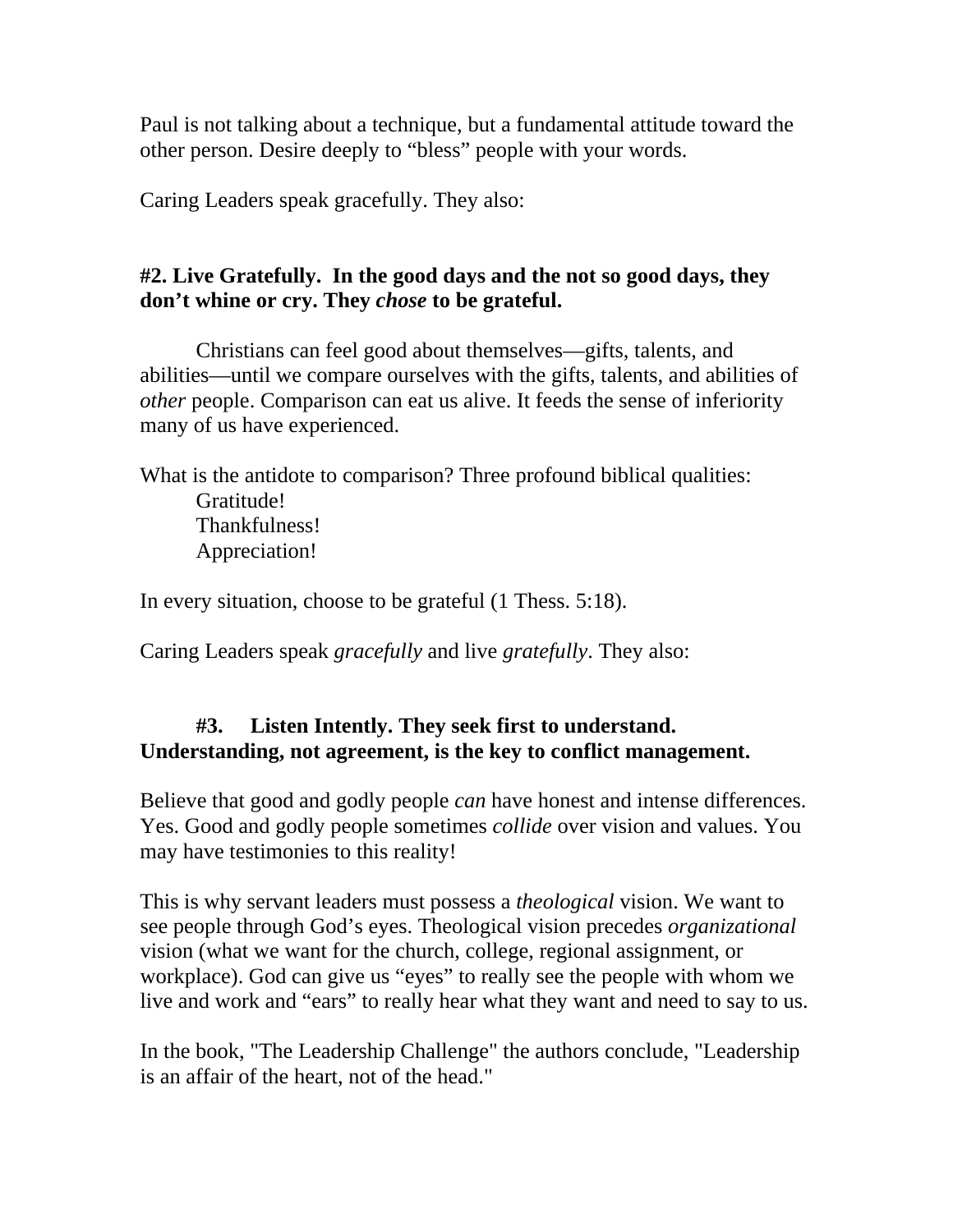### **#4. Forgive Freely. Caring leaders are proactive in extending forgiveness. A spirit of forgiveness transforms and empowers leaders.**

Remember the words of Jesus on the Cross: "Father, forgive them; for they know not what they do" (Luke 23:34, KJV). Was Jesus naïve? No. Jesus was not going to permit what others *said* against Him or the evil they *did* against Him to create a bitterness or resentment *within*  Him and thereby create a rupture in the relationship with God.

Caring Leaders speak gracefully, live gratefully, listen intently and forgive freely. They also:

#### **5. Lead Humbly. Leaders must be decisive and avoid paralysis. They seldom enjoy the luxury of having all the information they need before making necessary decisions. Arrogance does not characterize caring leaders. Rather, they lead with grace and humility.**

Leaders move between two competing needs: the need for long-range and strategic planning for our assignments and the need for the daily routine of budget balancing, personnel development, facility maintenance, and the management of the myriad of interpersonal conflicts. *Caring* leaders balance these twin and sometimes conflicting responsibilities with great grace and much humility. They lead from their knees.

Affirm, respect, care and pray for others, especially those with whom you differ—even collide. This is at the heart of what it means to "lead with the mind of Christ."

To lead decisively with *grace and humility* demands that you and I continue to develop and nurture leadership skills> We desire to lead with Christian maturity.

Learn to ask good question. Then, *listen* to the responses given.

In leading collaboratively with a bias toward people, not power, you and I increasingly communicate to others that we care deeply for them as we:

1. Honor *their* time.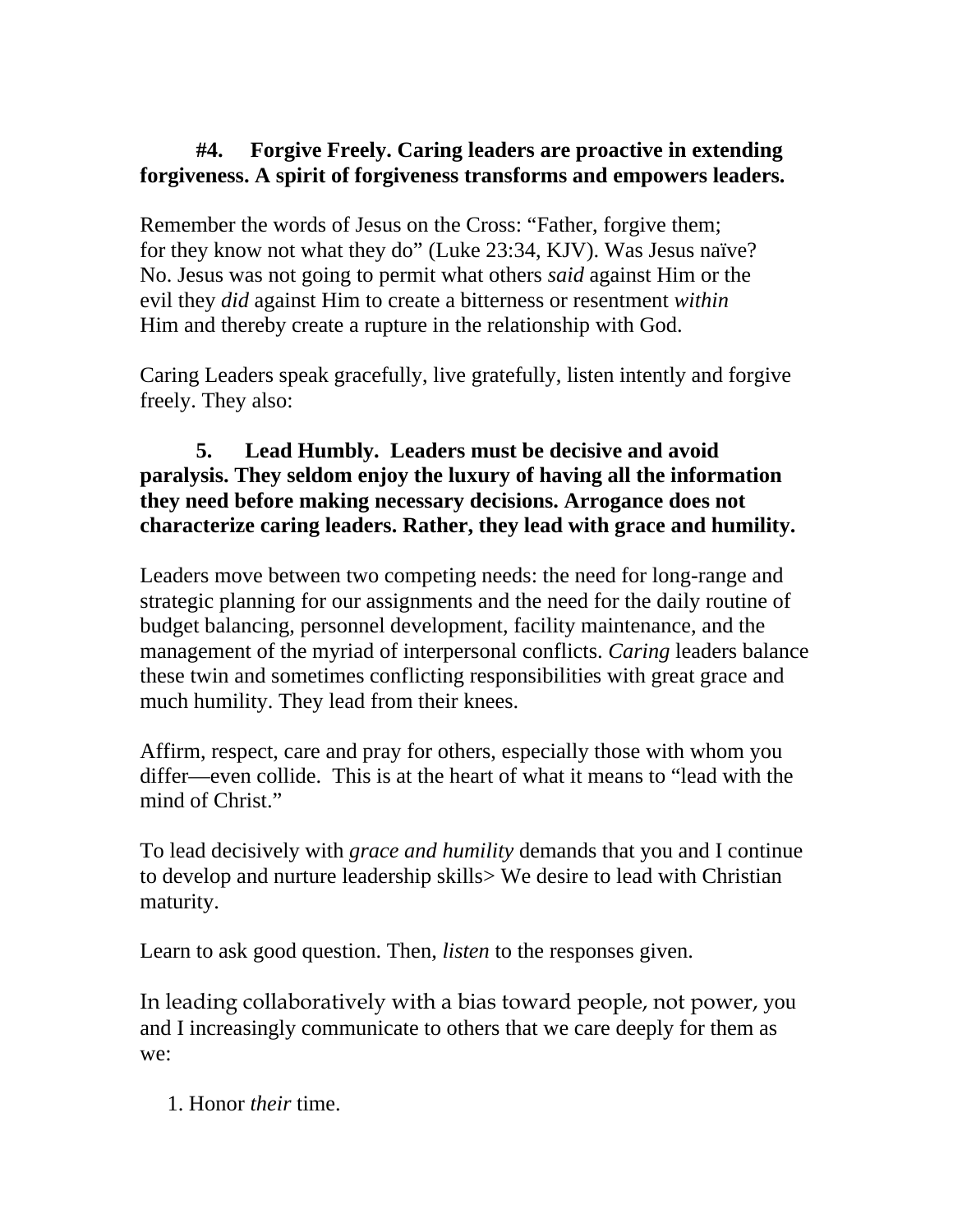- 2. Value *their* work.
- 3. Build *their* confidence.
- 4. Increase *their* competence.
- 5. Support *their* decisions.
- 6. Hear *thei*r words.
- 7. Network *their* ideas.
- 8. Affirm *their* dreams.
- 9. Simplify *their* assignments.
- 10. Strengthen *their* faith.

The evidence of leadership is seen in the lives of the followers.

### **#6**. Caring Leaders…**Pray Earnestly. They know that some issues are only resolved and dissolved through prayer and total dependence on God. They believe that God can work in** *us* **to become the change we desire to see in others.**

Caring leaders know that we do not have the power to change others. Change can take place, however, within us! In the midst of experiencing honest and intense differences between good and godly people, the "pray-er" can be changed and transformed!

Conflict situations can produce growth. They can also inhibit growth in the lives of leaders. Before God in prayer, we seek answers from Him to these two questions: what can *I* learn; how can *I* change?

In so asking, and seeking God's answers to these two questions for *our* lives as leaders, *we* are changed! Increasingly, we become the change, by God's grace, we desire to see in others. Others around us may or may not be impacted by what happen within us. But, what happens to *us* is transformative!

We grow. We change. We mature. We increasingly exemplify the change we desire to see in others! And, in the process, we experience the peace of God which transcends understanding> In the process, we are "freed" from insisting on change within others.

Through earnest prayer, caring leaders asks the right questions, and trust God with the results...even as we are changed in the process! Amen!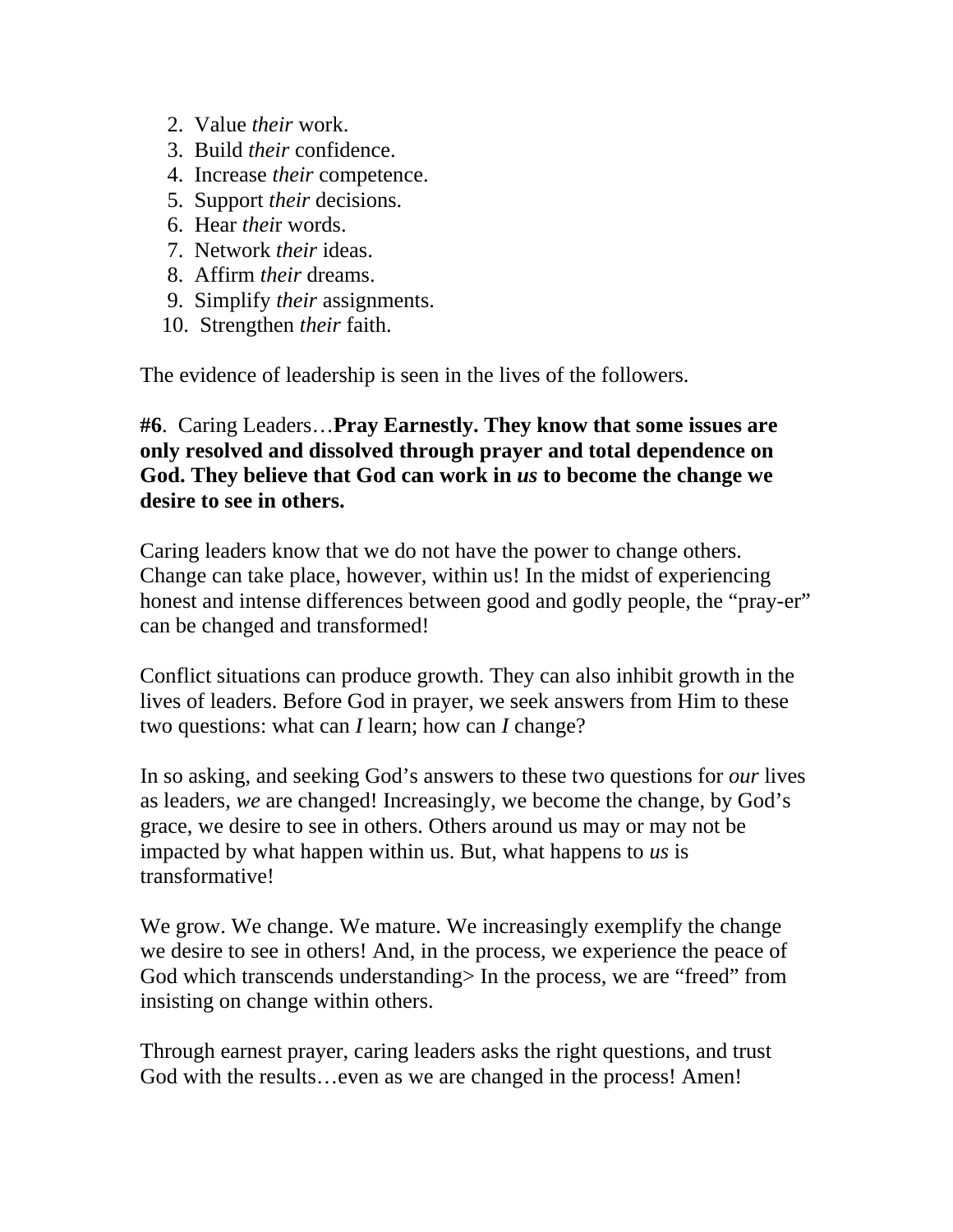To summarize: outstanding leaders are usually known for their decisiveness and fierce resolve. For great *Christian* leaders, you will also find that they:

- 1. Speak Gracefully. They watch the words they speak.
- 2. Live Gratefully. They don't whine or cry but are grateful.
- 3. Listen Intently. They seek first to understand.
- 4. Forgive Freely. They are proactive in extending forgiveness.
- 5. Lead Humbly. They harness the power of community life and make decisions with much grace and deep humility.
- 6. Pray Earnestly. They believe that God can work in *them* to become the change they desire to see in others.

Caring Christians...**Care Deeply**. They value people, not power.

# **CONCLUSION**

Back to Manila. Near the end of March of last year I took the two students on a Saturday evening to a good restaurant in Manila.

Interestingly, with us that evening was a Japanese man, a fellow student at APNTS, whose wife and son had recently returned to Tokyo for a few weeks in order for the son to enroll in a Japanese university. Brian and Julie were concerned that this Japanese student, and their best friend on campus and a former missionary to Taiwan. He was lonely without his family and not eating properly as he studied many hours to complete his semester assignments.

In and of itself, treating a Japanese friend to his first ever full slab of ribs is not necessarily a sign of caring...or of greatness. But when you place this seemingly small evening event along with numerous other unrelated events and expressions of kindness, to this Japanese student and to other students as well, it begins to speak of a pattern of caring for others...and of greatness. Many simple, unrelated and random acts of kindness begin to make a big, very big statement. They care for others.

To each member in the class of 2009, be known as one who goes around doing good. Not just at home but in this city, your local congregation, and especially in your ministry throughout this beautiful country of Swaziland. Let your gentleness be known to all, especially those who differ with you over vision and values.